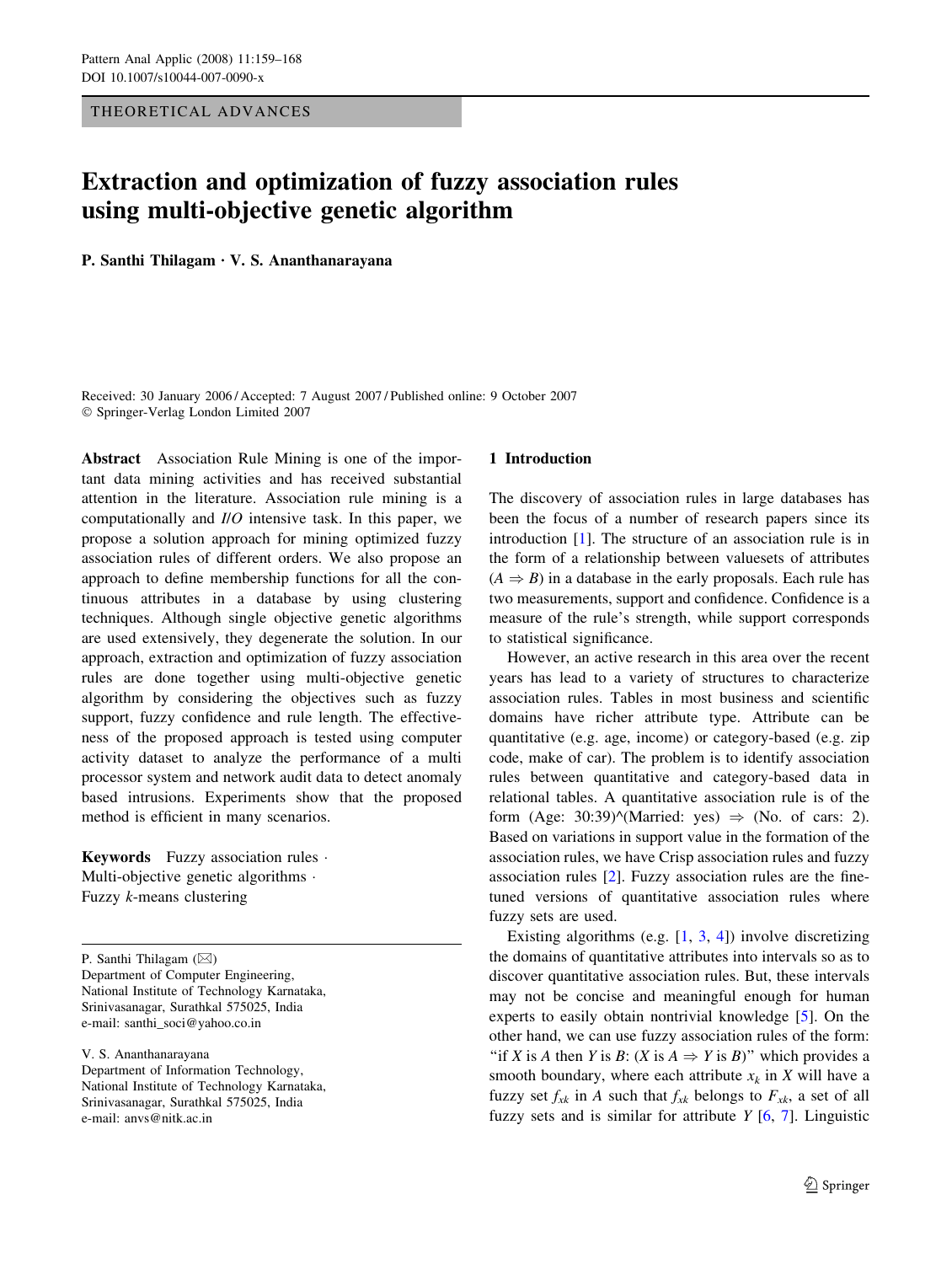representation [[8\]](#page-8-0) makes the discovered rules to be much natural for human experts to understand.

Evolutionary Algorithms (EA) or Genetic Algorithms (GA) [\[9](#page-8-0), [10](#page-9-0)] are randomized search procedures often used as optimization algorithms in most data mining applications. In this paper, the process of extracting optimized fuzzy association rules is modeled as a multi-objective optimization problem. Extraction and optimization of fuzzy association rules of different orders are done together using Multi-Objective Genetic Algorithm (MOGA). We applied this technique to computer activity dataset which describes about the performance of a multi processor system. Intrusion detection has become an important area of research since it is not technically feasible to build a system with no vulnerabilities [\[11](#page-9-0)]. Rule based expert systems, machine learning methods [\[12](#page-9-0)], time-based inductive machine [[13\]](#page-9-0), neural network-based systems [[14\]](#page-9-0) exist in the literature for solving this problem. More recently, techniques from the data mining area have been used to mine normal patterns from network audit data [\[15](#page-9-0)]. Intrusions in the network can be found by calculating the deviation of current network traffic data with the extracted patterns. In this paper, the above problem is solved by integrating fuzzy logic with data mining methods for intrusion detection [[16\]](#page-9-0). Here, we defined two measures Intrusion Chance factor (ICF) and Average Confidence and Support Product (ACSP) for calculating the deviation. Our main contributions include:

- Identification of fuzzy attributes and defining the membership functions based on clustering techniques.
- Generation and Optimization of fuzzy association rules of different orders using multi-objective genetic algorithm.
- Experimental study on computer activity dataset and network audit data.

## 2 Related work

Evolution of various techniques for Fuzzy Association Rule Mining (FARM) is depicted in Fig. 1. Chan and Au introduced a novel technique, called F-APACS, for mining fuzzy association rules [\[7](#page-8-0)]. Existing algorithms involve discretizing the domains of quantitative attributes into intervals so as to discover quantitative association rules. Instead of using intervals, F-APACS employs linguistic terms to represent the revealed regularities and exceptions [\[6](#page-8-0)].

F-APACS employs adjusted difference analysis which has the advantage that it does not require any user-supplied thresholds which are often hard to determine. F-APACS effectively discovers rules from a real-life transactional



Fig. 1 Evolution of the different approaches

database of a PBX system provided by a telecommunication corporation.

Kuok' s algorithm [[17\]](#page-9-0) expects the user or an expert to provide the required fuzzy sets of the quantitative attributes and their corresponding membership functions. Fu argues that experts may not give the right fuzzy sets and their corresponding membership functions. Hence, he proposed a method to find the fuzzy sets based on clustering techniques [[3\]](#page-8-0).

Zhang' s EDPFT algorithm [\[18](#page-9-0)] discovers association rules that have raw domain values, intervals and fuzzy terms in both the antecedent and the consequent. Gyenesei [\[5](#page-8-0)] assigns each attribute with several fuzzy sets that characterize the quantitative attribute. He defines two different interest measures: fuzzy confidence and fuzzy correlation and two different methods of mining fuzzy quantitative association rules: with and without normalization.

Gyenesei [[2](#page-8-0)] introduces the problem of mining weighted quantitative association rules based on fuzzy approach. He assigns weights to the fuzzy sets to reflect their importance to the user and proposes two different definitions of weighted support: with and without normalization similar to his previous method.

Ishibuchi et al. [\[19](#page-9-0)] demonstrated the effect of a threeobjective formulation of fuzzy rule selection on the generalization ability of obtained rule sets. They have shown that many non-dominated solutions can be simultaneously obtained by the single run of Evolutionary Multi-Objective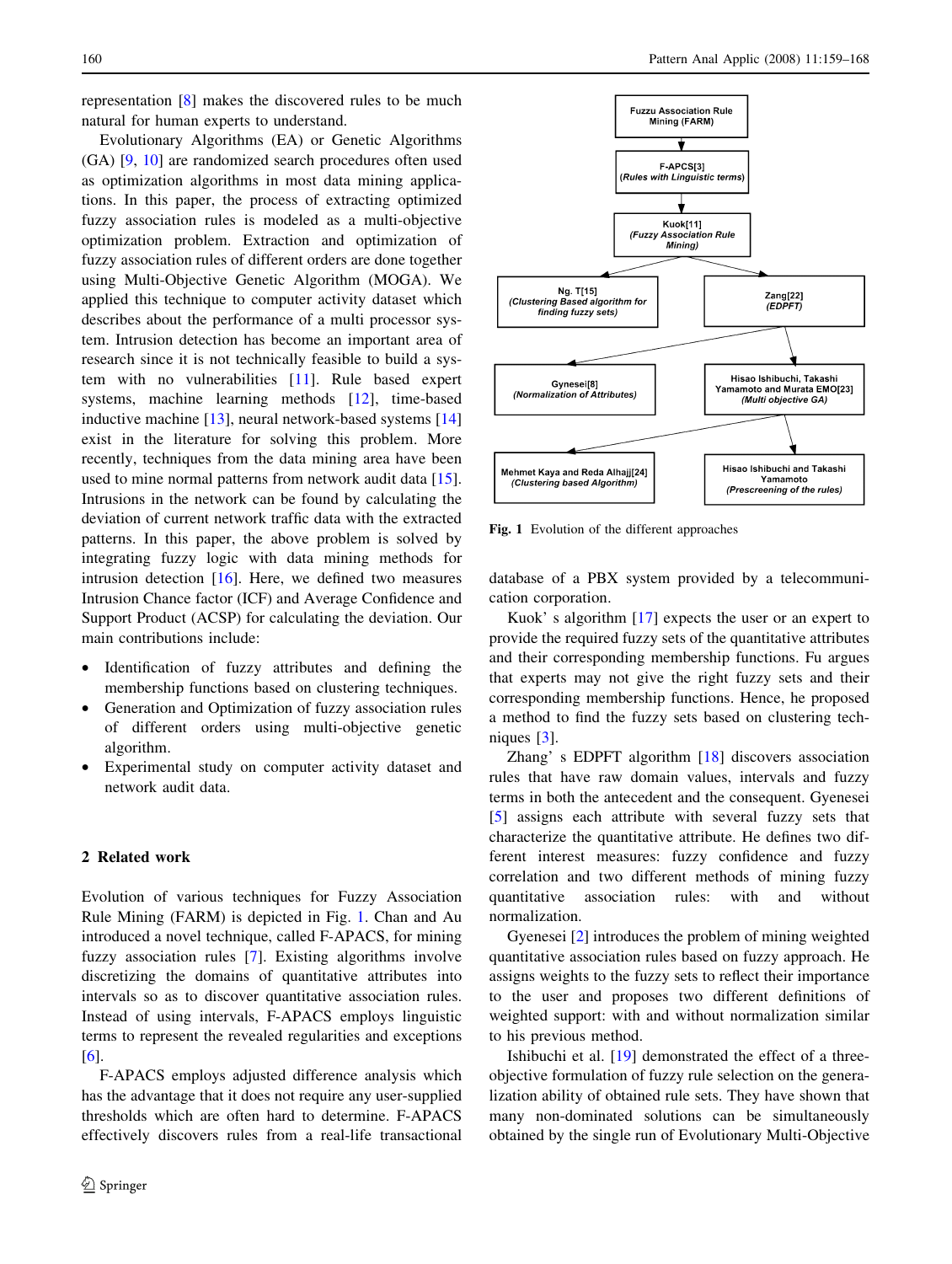optimization (EMO) algorithms which is the advantage over classical approaches and hence they have utilized this in genetic rule selection for the design of fuzzy rule-based classification systems [[20\]](#page-9-0).

Ishibuchi et al. extended the genetic algorithm-based rule selection method in Ref. [[19](#page-9-0)] to the case where various fuzzy partitions with different granularities are used for each input. This extension increases the number of candidate rules. Hence, they proposed a prescreening procedure which is based on two rule evaluation criteria of association rules, for decreasing the number of candidate rules.

Kaya et al. [[21\]](#page-9-0) proposed an automated clustering method based on multi-objective genetic algorithms. This method automatically clusters the values of a given quantitative attribute in order to obtain large number of large itemsets in low duration. They compared their proposed approach with CURE-based approach. In addition to the autonomous specification of fuzzy sets, experimental results exhibit good performance over CURE-based approach in terms of runtime as well as the number of large itemsets and interesting association rules.

Bridges et al. [\[16](#page-9-0)] developed a prototype Intelligent Intrusion Detection System (IIDS) to demonstrate the effectiveness of data mining techniques that utilize fuzzy logic and genetic algorithms.

Au et al. developed a fuzzy technique, called Fuzzy Association Rule Mining II (FARM II) for mining very large Bank database [[8\]](#page-8-0). They discovered some interesting characteristics about the customers who had once used the bank' s loan services but then decided later to cease using them. The bank translated what they discovered into actionable items by offering some incentives to retain their existing customers.

## 3 Statement of the research problem

Input: A dataset consisting of finite number records with quantitative and categorical attributes.

Steps: Consider a database consisting of a set of attributes  $A = \{a_1, a_2, a_3, \dots, a_n\}$ , where  $a_i$  can be quantitative or categorical. For any quantitative attribute  $a_i$  that belongs to A can be represented using a linguistic term set  $L = \{l_1, l_2, \ldots, l_k\}$ . Each linguistic term is characterized by a fuzzy set  $F_{ij}$  (jth fuzzy set for *i*th attribute) defined on the domain of  $a_i$  and whose membership function can be given by

 $f_{ij}: \text{Domain}(a_i) \rightarrow [0,1]$ 

Categorical attributes are treated normally. The problem is to find the set of association rules in terms of the linguistic terms which are nothing but the defined fuzzy

sets on the attributes. Genetic algorithm is used to generate and optimize the rules. Optimization of the association rules is treated here as the multi-objective optimization problem. The objective functions considered for the fuzzy association rule mining problem are maximizing support and confidence. Multi-objective optimization problem considers a set of parameters called decision variables, a set of "b" objective functions and a set of "c" constraints; objective functions and constraints are functions of the decision variables. The optimization goal is expressed as:

Min/Max 
$$
y = f(x) = {f_1(x), f_2(x), f_3(x), ..., f_b(x)}
$$
  
where  $x = (x_1, x_2, x_3, ..., x_a)$  belongs to X  
 $y = (y_1, y_2, y_3, ..., y_b)$  belongs to Y

where x is decision vector, y is objective vector,  $X$  denotes decision space and Y is called objective space.

Output: Set of optimized fuzzy association rules of different orders, which are in terms of linguistic terms, both in antecedent and consequent parts.

### 4 Mining fuzzy association rules

#### 4.1 Design

The proposed solution approach for finding the association rules in terms of fuzzy terms is shown in Fig. [2.](#page-3-0) This approach consists of five phases.

#### 4.1.1 Database selection and cleaning

The first phase is selection of an appropriate dataset for the rule extraction. Cleaning of the dataset involves converting the attributes to the required form. For example, the format of time attribute (HH:MM:SS) is not suitable for defining fuzzy sets. So it has to be converted into seconds or any other suitable format.

## 4.1.2 Preprocessing

Preprocessing step includes selecting the attributes, finding the continuous attributes, defining the attribute hierarchies for the selected attributes. Continuous attributes can be partitioned into groups of certain range [\[18](#page-9-0)]. But this leads to the problem of sharp boundaries. Though this problem can be solved by using fuzzy set theory, it is difficult to define the membership functions for each and every attribute based on intuition [[17\]](#page-9-0). Hence, a clustering based approach [[3\]](#page-8-0) has been used for finding membership for each attribute value.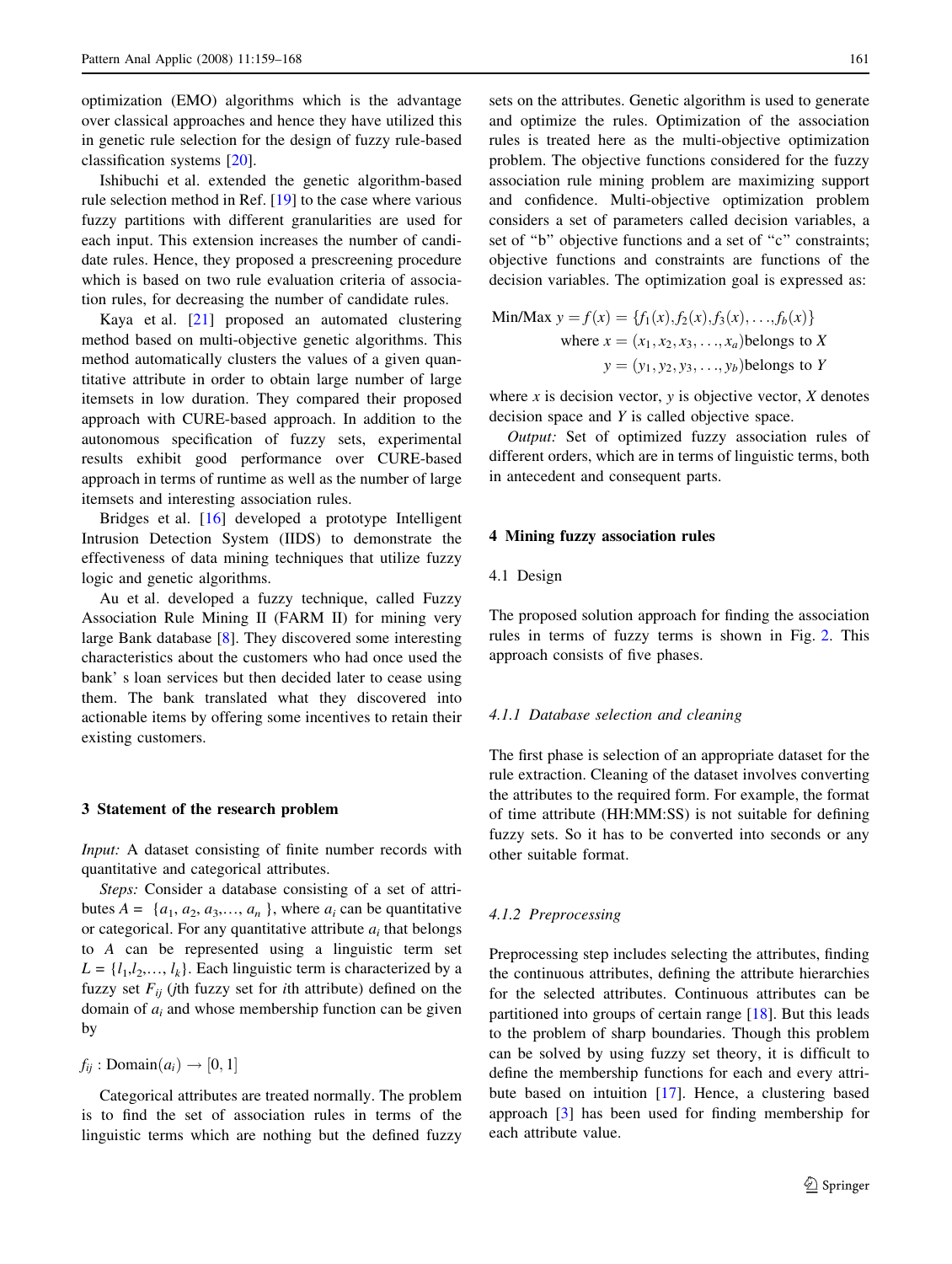<span id="page-3-0"></span>

Fig. 2 Steps for extracting fuzzy association rules

#### 4.1.3 Rule generation and Rule optimization

This phase deals with the generation and optimization of the rules which possess high support and high confidence using multi-objective genetic algorithm [[22\]](#page-9-0).

#### 4.1.4 Fuzzy association rules

After the optimization phase, all the extracted rules are represented using linguistic terms and the attribute names. Output of this procedure is a set of fuzzy association rules of different orders.

The data flow diagram for mining fuzzy association rules is shown in Fig. 3. Initially all the quantitative attributes of the dataset are given as input for the fuzzy  $k$ -means clustering module for calculating the membership functions. Calculated function values are given to the rule generation module for obtaining initial rules. Then, the generated initial rules and membership function values are given to the optimization module for generating optimized rules. These rules are added to the main set of rules. Output of all these phases is set of fuzzy association rules.

## 4.2 Solution

#### 4.2.1 Linguistic term

Consider a dataset R which consists of attributes  $A = \{A_1, A_2, \ldots, A_n\}$  $A_2, A_3,..., A_n$ , where each  $A_i$  can be continuous or



Fig. 3 Data flow diagram for fuzzy association rule mining

categorical. Let  $L = \{l_1, l_2, l_3, \ldots, l_m\}$  be a set of linguistic terms defined over a continuous attribute  $a_i$ . Any continuous attribute  $a_i$  is represented by a linguistic variable  $L_i$ , whose values is a linguistic term in  $T(L_i) = \{l_{ij} / i = 0, 1, \}$ 2, ...,  $s_i$ } where  $l_{ij}$  is linguistic term characterized by a fuzzy set  $F_{ii}$ , that is defined on domain of  $A_i$ .

 $U_{F_{ij}} = \text{Domain}(A_i) \rightarrow [0, 1]$ 

The fuzzy sets  $F_{ii}$ ,  $i = 1, 2, ..., s_i$  are represented as

$$
F_{ij} = \sum_{\substack{\text{Domain}(A_i) \\ F_{ij} = \int_{\text{Domain}(A_i)}}} \frac{U_{F_{ij}}(a_i)}{a_i} \text{ if } A_i \text{ is discrete} \\ \frac{U_{F_{ij}}(a_i)}{a_i} \text{ if } A_i \text{ is continuous} \tag{1}
$$

where  $a_i \in \text{Domain}(A_i)$ . The degree of compatibility of  $a_i \in \text{Domain}(A_i)$  with linguistic term  $l_{ij}$  is given by  $\bigcup_{F_{ij}} (a_i)$ [\[8](#page-8-0)].

## 4.2.2 Fuzzy k-means clustering

We have used fuzzy *k*-means clustering to find the membership function values for all continuous attributes [\[23](#page-9-0)]. This method divides the values of each attribute into k-clusters. The steps given below are used for clustering the attribute values:

- 1. Place k points into the space represented by the objects that are being clustered. These points represent initial group centroids.
- 2. Assign each object to the group that has the closest centroid.
- 3. When all objects have been assigned, recalculate the positions of the k-centroids.
- 4. Repeat steps 2 and 3 until the centroids no longer move. This produces a separation of the objects into groups from which the metric to be minimized can be calculated.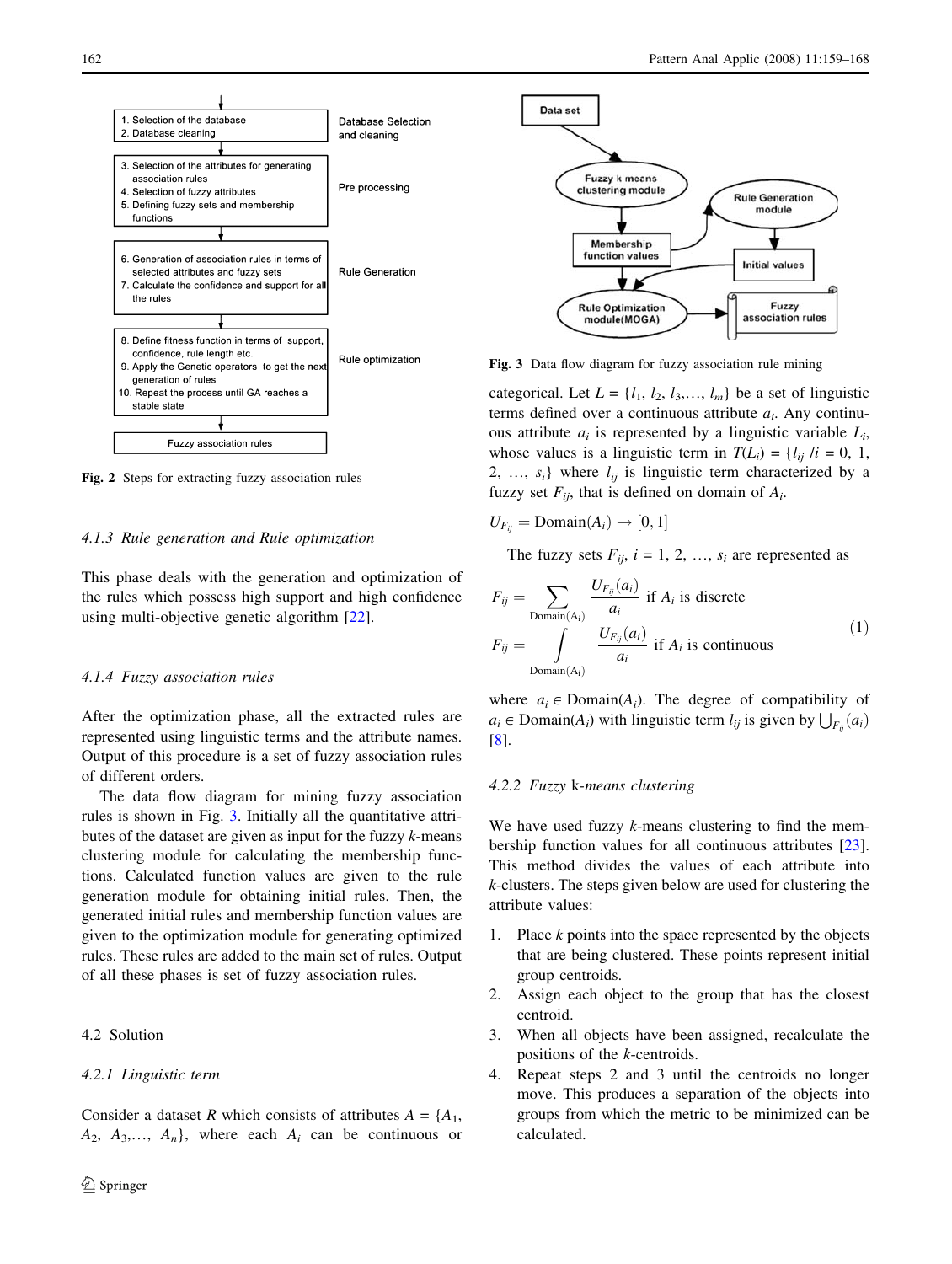5. And this algorithm aims at minimizing the objective function (squared error function [[23\]](#page-9-0) in our case).

$$
J = \sum_{i=1}^{N} \sum_{j=1}^{k} (u_{ij})^{m} (x_i - c_j)^2
$$
 (2)

where  $(x_i - c_j)^2$  is a chosen distance measure between attribute value  $x_i^{(j)}$  and the cluster centre  $c_j$ , is an indicator of the distance of the  $N$  (number of records) attribute values from their respective cluster centers. The resultant clusters have to be associated with  $k$  linguistic terms. These linguistic terms are associated based on cluster centers and attribute nature. Then the membership value is calculated for each value using Cauchy function. It is given as [[23\]](#page-9-0)

$$
u_{ij} = f(d) = \frac{1}{d^a + b} \tag{3}
$$

where  $d$  is the distance from the cluster center is given by

$$
d = \sum_{m=1}^{k} \left( \frac{|x - c_j|}{|x - c_m|} \right)^2 \tag{4}
$$

where x is the required attribute value,  $c_i$  is the mean of ith cluster,  $k$  is the total number of clusters for that attribute and  $a,b$  are constants. The (unnormalized) degree of membership is computed as the inverse squared distance from the cluster center.

## 4.2.3 Adjusted difference

In order to decide whether the association between a linguistic term,  $L_{pq}$  and another linguistic term,  $L_{\varphi k}$  is interesting, adjusted difference method [\[24](#page-9-0)] has been used. This is defined as

$$
d_{L_{pq}L_{\varphi k}} = \frac{Z_{L_{pq}L_{\varphi k}}}{\sqrt{\gamma_{L_{pq}L_{\varphi k}}}}\tag{5}
$$

where  $Z_{L_{pa}L_{ok}}$  the standardized difference, is given by

$$
Z_{L_{pq}L_{qk}} = \frac{\deg_{L_{pq}L_{qk}} - e_{L_{pq}L_{qk}}}{\sqrt{e_{L_{pq}L_{qk}}}} \tag{6}
$$

 $e_{L_{pq}L_{qk}}$  is the sum of degrees to which records are expected to be characterized by  $L_{pq}$  and L  $_{qk}$  and is calculated by

$$
e_{L_{pq}L_{\varphi k}} = \frac{\sum_{i=1}^{m} \deg_{L_{pq}L_{\varphi i}} \sum_{j=1}^{n} \deg_{L_{pj}L_{\varphi k}}}{\sum_{j=1}^{n} \sum_{i=1}^{m} \deg_{L_{pj}L_{ki}}} \tag{7}
$$

where  $m$  and  $n$  are number of linguistic terms defined on attributes  $\varphi$  and  $p$  and  $\gamma_{L_{pq}L_{qk}}$  is the maximum likelihood estimate of the variance of  $Z_{L_{pq}L_{qk}}$  and is given by

$$
\gamma_{L_{pq}L_{\varphi k}} = \left(1 - \frac{\sum_{i=1}^{m} \deg_{L_{pq}L_{\varphi i}}}{\sum_{i=1}^{m} \sum_{j=1}^{n} \deg_{L_{pj}L_{\varphi i}}}\right) \times \left(1 - \frac{\sum_{i=1}^{n} \deg_{L_{pj}L_{\varphi k}}}{\sum_{i=1}^{m} \sum_{j=1}^{n} \deg_{L_{pj}L_{\varphi i}}}\right)
$$
\n(8)

If  $d_{l_{ik}l_{in}} > 1.96$  (the 95% of the normal distribution), we can conclude that the association between  $L_{pq}$  and  $L_{qk}$  is interesting. The first order rules which satisfy this condition are taken as the initial population.

#### 4.2.4 Algorithm in detail

The first-order fuzzy association rules can be defined as rules involving one linguistic term in their antecedent. The second order fuzzy association rules can be defined as rules involving two linguistic terms in their antecedent. Similarly, higher order fuzzy association rules can be defined using many linguistic terms in their antecedent. The algorithm for extracting fuzzy association rules is given in Fig. [4](#page-5-0).

Initially all the first order rules  $(R_1)$  are generated based on the adjusted difference. Those rules which are having  $d_{l_{ik}l_{in}} > 1.96$  are selected as the first order rules and added to R which will store all order rules. The rules in  $R_1$  are then used to generate second-order rules, which are, in turn, stored in  $R_2$ . The rules in  $R_2$  are then used to generate thirdorder rules, which are stored in  $R_3$  and so on for fourth and higher orders. This procedure is repeated to generate association rules upto a certain higher-order.

Population initialize  $(R_{k-1})$ 

Begin for  $(i = 0; i < populationsize; i + +)$ begin *for*  $(j = 0; j <$  *nrules*;  $j + +$ ) chromosome<sub>i</sub> rule<sub>i</sub> = rand  $(R_{k-1})$ end  $P_{k1} = \cup$  chromosome<sub>i</sub>

End

Once the initial population is generated, fitness of the chromosomes is calculated in terms of fuzzy support and confidence [\[8](#page-8-0)]. Chromosome for generating rules of any order consists of ''n'' number of rules (alleles). The structure of a chromosome for generating second order rules is shown in Fig. [5](#page-5-0). The cells from  $L_{a_1t_1}$  to  $L_{a_3t_3}$  represent a second order rule and the arrow shows the nth rule.

The fuzzy support of a linguistic term  $L_{a_1t_1}$ , is represented by f sup $(L_{a_1t_1})$  and it is defined as follows

$$
f \sup(L_{a_1t_1}) = \frac{\sum_{t \in D} \lambda_{L_{a_1t_1}}(t)}{\sum_{t \in D} \sum_{j=1}^k \lambda_{L_{a_1t_j}}(t)}
$$
(9)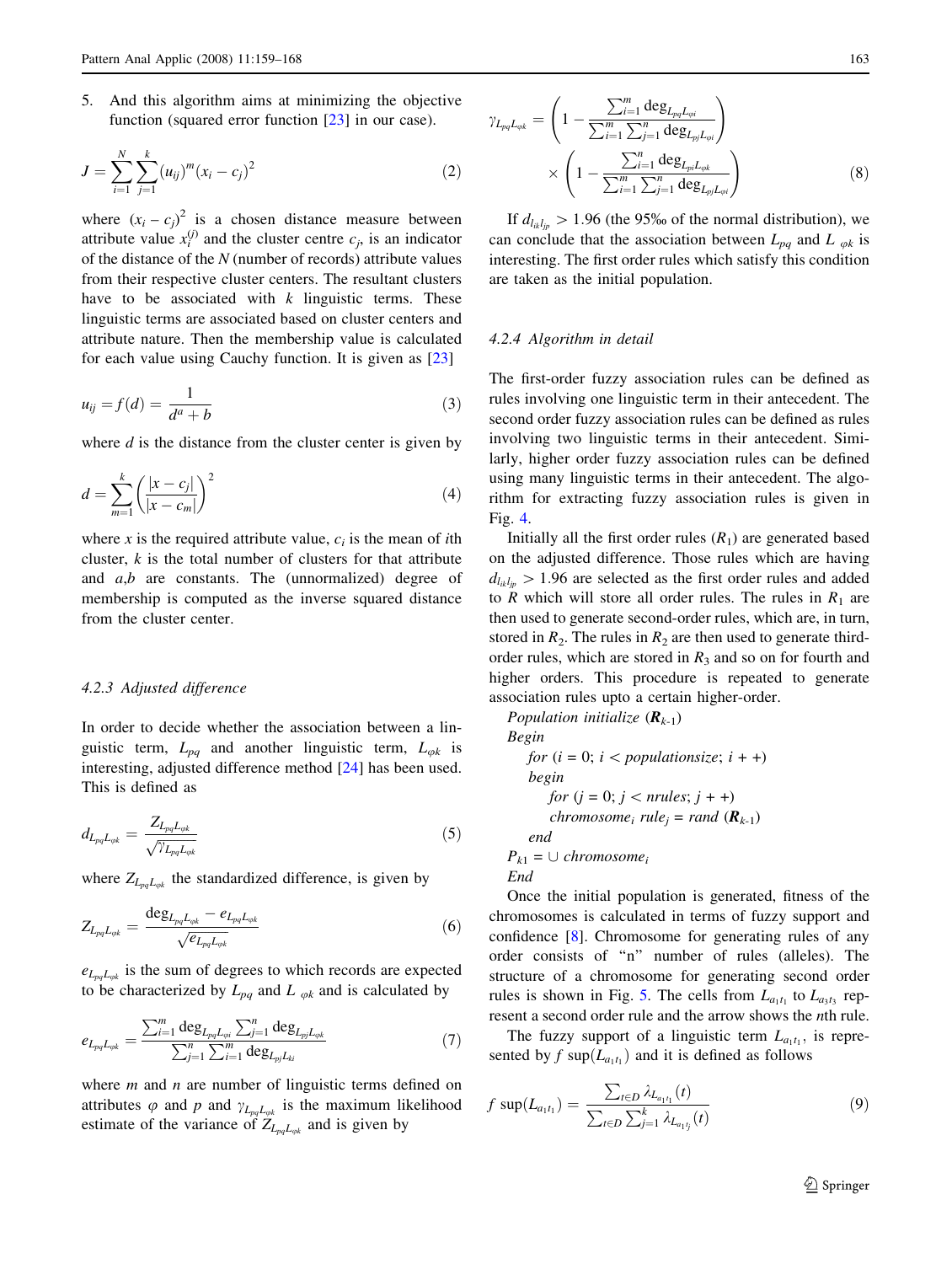```
R_1 \leftarrow \{l_{ik} \Rightarrow l_{jp}/i! = p \text{ and } d_{l_{jp}}l_{ik} > 1.96\}R = \cup Rk \leftarrow 2While (k < m)Begin
Population p_{k1}= initialize (R<sub>k-1</sub>)
for j=2,...,n interations do
     Begin
         for each chromosome i in population pki do
         Begir
            Calculate fuzzy support and fuzzy confidence
         End
         for each chromosome i in population p<sub>ki</sub> do
         Begin
               Rank of i chromosome r_i = 1 + m(m is number of chromosomes that dominates i)
         End
         for each rank r_iBegin
               f(r_i) = f(r_i) + 1End
          for each chromosome i do
               fitness f_i = N - \sum_{k=1}^{N} f(k) - 0.5(f(r_i) - 1)End
         For each solution i in rank a
         Begin
                 Calculate niche count nc;
                 Calculate shared fitness sf
                 Scale the shared fitness sf;
         End
         Construct roulette wheel (sf)
         for i = 1, 2, \ldots population size/2 do
         Begin
                 Chrom1 = select from wheel ()
                 Chrom2 = select from wheel ()
                \rho_{\boldsymbol{k}j} (chrom<sub>i</sub>, chrom<sub>2i</sub>) = Crossover(chrom1, chrom2)
         End
          for mr (popsize ^* \rho_m) chromosomes do mutation(\rho_{ki})
     End
          R_{k} = \rho_{kn}R = \bigcup R_kEnd
```
Fig. 4 Algorithm for extracting fuzzy rules

where  $L_{a_1t_1}$  represents a set of continuous attributes and corresponding terms associated with that attribute. The fuzzy support of the association  $L_{a_1t_1} \Rightarrow L_{a_2t_2}$ , f  $\sup(L_{a_1t_1} \Rightarrow L_{a_2t_2})$  us given by

$$
f \sup(L_{a_1t_1} \Rightarrow L_{a_2t_2}) = \frac{\sum_{t \in D} \min(\lambda_{L_{a_1t_1}}(t), \lambda_{L_{a_2t_2}}(t))}{\sum_{t \in D} \sum_{j=1}^m \sum_{k=1}^n \min(\lambda_{L_{a_1t_j}}(t), \lambda_{L_{a_2t_k}}(t))}
$$
(10)

The fuzzy confidence of the association  $L_{a_1t_1} \Rightarrow L_{a_2t_2}$ ,  $f \text{conf}(L_{a_1t_1} \Rightarrow L_{a_2t_2})$  is given by,



Fig. 5 Structure of a chromosome

$$
f \operatorname{conf}(L_{a_1t_1} \Rightarrow L_{a_2t_2}) = \frac{f \sup(L_{a_1t_1} \Rightarrow L_{a_2t_2})}{f \sup(L_{a_1t_1})}
$$
(11)

The fuzzy support and confidence are calculated for all the rules in a chromosome which are used to calculate the fitness of each chromosome. In order to calculate the fitness, rank of all the chromosomes has to be calculated. Rank of each chromosome is calculated as the number of chromosomes which are dominating the given chromosome both in fuzzy support and fuzzy confidence. Fitness of a chromosome  $i$  is given by

$$
\text{Fitness} \quad f_i = N - \sum_{k=1}^{r_i - 1} f(k) - 0.5(f(r_i) - 1) \tag{12}
$$

where N is the population size,  $f(k)$  is the number of chromosomes which are having rank k and  $r_i$  is the rank of the given chromosome. We have used niching method [[9,](#page-8-0) [25](#page-9-0)] to maintain a diverse set of solutions. Niche count of each solution/chromosome  $nc<sub>i</sub>$  is given by

$$
nc_i = \sum_{j=1}^{f(r_i)} sh(d_{ij})
$$
\n(13)

where sh is sharing function, it is defined as

$$
sh(d_{ij}) = 1 - \frac{d_{ij}}{\sigma} \quad \text{if } d_{ij} < \sigma \text{ otherwise } 0 \tag{14}
$$

And  $d_{ij}$  is given by

$$
d_{ij} = \sqrt{\sum_{k=1}^{M} \left( \frac{f_k^i - f_k^j}{f_k^{\max} - f_k^{\min}} \right)^2}
$$
 (15)

where  $M$  is the number of objectives i.e fuzzy support and confidence.  $f_k^{\text{max}}$  and  $f_k^{\text{min}}$  are the maximum and minimum objective function values of the kth objective. Then shared fitness  $sf_i$  is calculated as follows:

$$
sf_i = \frac{f_i}{nc_i} \tag{16}
$$

To preserve the average fitness, shared fitness is scaled using

$$
sf_i = \frac{f_i * f(r_i)}{\sum_{k=1}^{f(r_i)} s f_k} * sf_i
$$
\n(17)

Shared fitness of all the chromosomes having same rank is summed up in order to calculate shared fitness of an individual chromosome. Roulette wheel selection method is used for the selection of chromosomes for the cross over operation. Roulette wheel is constructed using the shared fitness of all the chromosomes. Two point cross over is used to produce next generation. Crossover operation is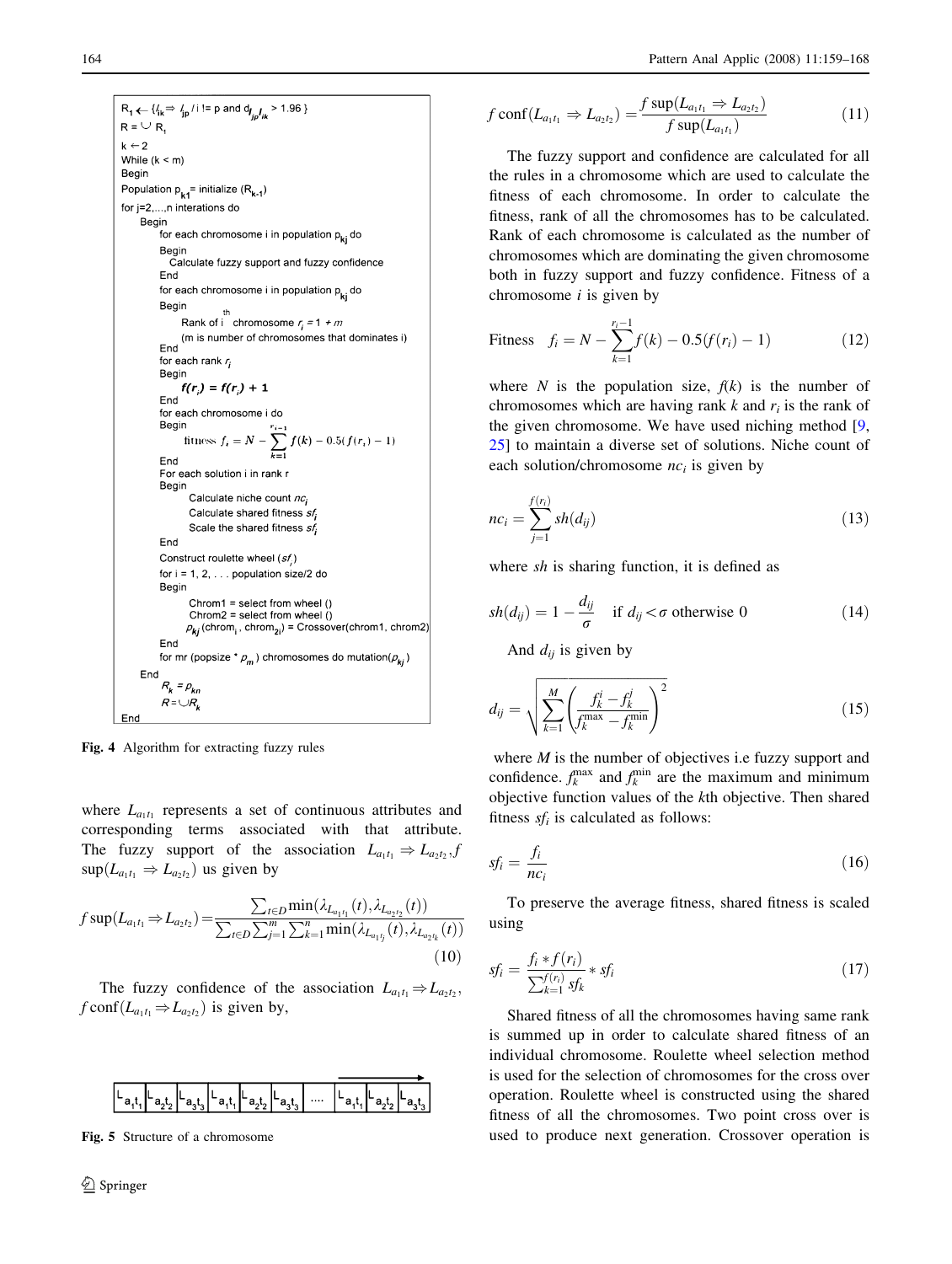clearly depicted in Fig. 6. Two points are selected randomly for each chromosome. After applying the cross over, two child chromosomes will be generated. These chromosomes are added to next generation (j) population  $p_{kj}$ .

Chromosomes for the next generation are formed by applying crossover operation for populationsize/two times. These chromosomes become the new population for the next iteration. Mutation operation is applied to the new population with a probability pm, i.e. pm\*populationsize chromosomes are selected for mutation and they are reconstructed from  $R_{k-1}$  rule set. Resultant population is considered as the initial population for the next iteration.

mutation (population  $p_{ki}$ ).

Begin  $for(i = 0; i < popsize*muationrate; i + )$ begin  $Chrom1 = rand (p_{ki})$ Initialize (chrom1,  $R_{k-1}$ ) end End

This procedure is repeated on the newly generated population for a certain number of iterations or same chromosome is selected more than 40% of the time for the crossover. Finally, rules are constructed from the final population  $P_{kn}$  in to kth order rule set  $R_k$  and these rules are added to  $R$ . Total time complexity of the algorithm for generating *m*th order rules is O  $(n*k*m*N)$ , where *n* is the population size,  $k$  is the number of iterations and  $N$  is the number of records in the data set,  $n$  and  $k$  are constants for each rule generation.

## 5 Results

We applied the proposed method on computer activity dataset which describes the performance of a multiprocessor system [\[26](#page-9-0)]. The computerActivity database



consists of various performance measures, such as the bytes read/written from sytem memory, from a Sun Sparctation 20/712 with 2 CPUs and 128 Mb of main memory. The scope of this application includes the analysis of the processor utilization and system utilization with respect to various parameters. This dataset consists of 8146 records and each is characterized by 25 attributes. Among all the 25 attributes, we identified system utilization and user utilization as the primary attributes. We used only these attributes in the consequent part of the rules and all other attributes in the antecedent part. Experimental set up consists of a Pentium IV 2.53 GHz CPU with 512 MB of memory and Linux operating system (Fedora core 2).

Three linguistic terms low, medium and high were defined for the attribute ''runqsz'' (process run queue size) and the attribute values were divided into these three clusters. Because of three clusters, all the attribute values belong to any one of the clusters with a membership value of greater than 0.5. The mean values are found to be {[5.59658], [2.91103] and [1.34045]} for these three clusters as calculated using fuzzy k-means clustering method based on the computed means, the linguistic terms were associated as high, medium and low, respectively. Membership values calculated are 0.00, 0.01 and 0.99 for the above attribute when its value is 1.2. Number of rules generated with different ranges of fuzzy support and fuzzy confidence and the following parameters are shown in Tables [1](#page-7-0), [2](#page-7-0) and [3](#page-7-0).

Population size = 30 Number of iterations = 10 Mutation rate  $= 0.1$ Number of alleles  $=$  3 Rule order  $=$  3

The obtained results clearly show that when the order of the rules increases support decreases. Based on the support and confidence values, the domain expert can find the rules which are required for his/her domain analysis.

Time taken (in seconds) to generate rules of different sizes and for different orders with 20 iterations and mutation rate 0.1, is given in Table [4](#page-7-0) and the corresponding graph in Fig. [7.](#page-7-0) In Table [4,](#page-7-0) fourth order rules of size 120 and 150 have taken less time compared to other rule sizes. This is due to the selection of same chromosome for more than 40% of the times for crossover during rule generation, so the evolution process was terminated before the required number of iterations (20 iterations). Some of the rules which are discovered by this methodology are given below:

If fork  $=$  very high then sys  $=$  very high If rchar  $=$  low then sys  $=$  high Fig. 6 Crossover operation on two chromosomes A and B If fork = low and rchar = low then sys = high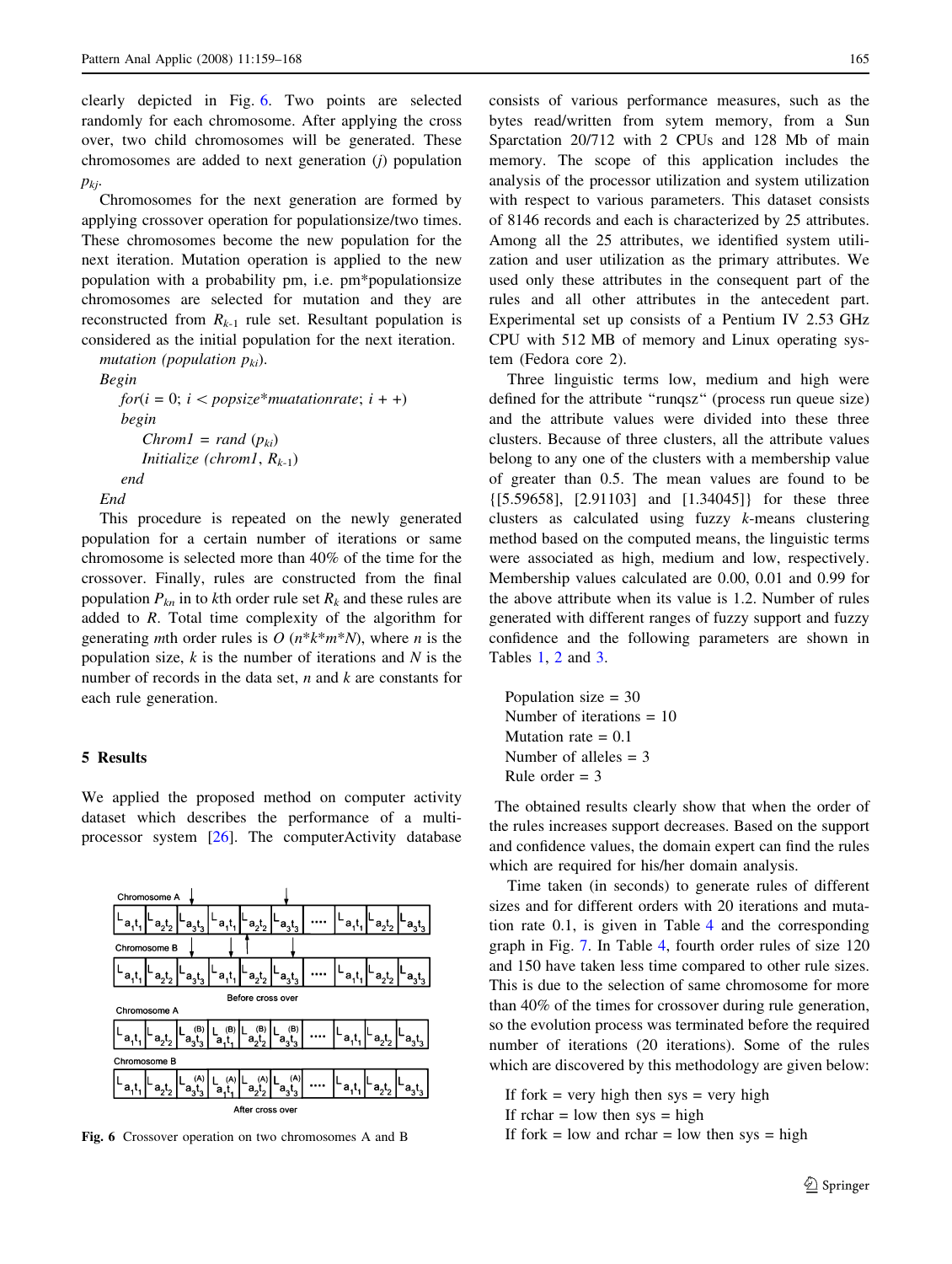<span id="page-7-0"></span>Table 1 Second-order rules

| Fuzzy support range | Fuzzy confidence range |           |           |     |  |
|---------------------|------------------------|-----------|-----------|-----|--|
|                     | $20 - 30$              | $30 - 40$ | $40 - 50$ | >50 |  |
| $0 - 10$            | 0                      |           | 3         |     |  |
| $10 - 20$           | 16                     |           | 18        | 3   |  |
| $20 - 30$           | 12                     | 13        |           | 2   |  |
| >30                 |                        |           |           |     |  |

Table 2 Third-order rules

| Fuzzy support range | Fuzzy confidence range |               |           |      |  |
|---------------------|------------------------|---------------|-----------|------|--|
|                     | $20 - 30$              | $30 - 40$     | $40 - 50$ | > 50 |  |
| $0 - 10$            | 6                      | 13            | 13        |      |  |
| $10 - 20$           | 14                     | 12            | 14        |      |  |
| $20 - 30$           | 4                      | $\mathcal{D}$ | 5         |      |  |
| >30                 |                        |               |           |      |  |

Table 3 Fourth-order rules

| Fuzzy support range | Fuzzy confidence range |           |           |     |  |  |
|---------------------|------------------------|-----------|-----------|-----|--|--|
|                     | $20 - 30$              | $30 - 40$ | $40 - 50$ | >50 |  |  |
| $0 - 5$             |                        |           | 12        |     |  |  |
| $5 - 10$            | 15                     | 15        | 19        |     |  |  |
| >10                 |                        | 4         | 3         |     |  |  |

## 5.1 Intrusion Detection

We obtained a set of TCPDUMP data, available at [\[27](#page-9-0)]. The data set consists of three runs of tcpdump on generated network intrusions and one tcpdump run on normal network traffic (with no intrusions). Our experiments focused on building an anomaly detection model from the normal dataset using fuzzy association rule mining. As part of preprocessing, we developed a script to scan each tcpdump data file and extracted the connection level information about the network traffic. For each TCP connection, the script processes packets between the two ports of the participating hosts and calculate the statistics which include duration of the connection, bytes sent in each direction, control packets ratio and data packets ratio. Since UDP is connectionless (no connection state), we simply treat each packet as a connection. Attribute name, nature and the number of fuzzy sets defined on each attribute are given in Table 5.

|  | <b>Table 4</b> Time (in seconds) taken to generate rules |  |  |  |  |  |
|--|----------------------------------------------------------|--|--|--|--|--|
|--|----------------------------------------------------------|--|--|--|--|--|

| Number of rules |       | Order of the rules |       |        |  |  |
|-----------------|-------|--------------------|-------|--------|--|--|
|                 | First | Second             | Third | Fourth |  |  |
| 30              | 0.31  | 10.93              | 13.09 | 16.5   |  |  |
| 60              | 0.57  | 20.57              | 48.78 | 62.1   |  |  |
| 90              | 1.68  | 51.81              | 69.02 | 77.98  |  |  |
| 120             | 2.05  | 57.65              | 84.69 | 45.63  |  |  |
| 150             | 2.26  | 68.35              | 90.03 | 67.47  |  |  |
|                 |       |                    |       |        |  |  |



Fig. 7 No. of rules versus time (in seconds)

We used fuzzy  $k$ -means clustering for defining the membership functions for all the continuous attributes. Four linguistic terms medium, low, high and very low were associated for the attribute "duration" using fuzzy  $k$ -means clustering.

Initially, the proposed algorithm is executed to generate the rules in terms of the fuzzy terms from the audit data. To make these rules consistent, algorithm is executed many times under different settings. For each new run, we compute its rule set from the audit trail and update the (existing) aggregate rule sets using a count for each rule. Counts are incremented when there is a match between the newly extracted rule and the rule in the aggregate rule set. When the rule set stabilizes (there are no new rules added), we can stop the data gathering process since we have produced a near complete set of audit data for the normal runs. We then prune the rule set by eliminating the rules with low count.

Table 5 Attribute nature and fuzzy sets

| Attribute name        | Type        | No. of fuzzy sets |
|-----------------------|-------------|-------------------|
| Connection duration   | Continuous  |                   |
| Protocol              | Categorical | <b>TCP/UDP</b>    |
| Bytes sent            | Continuous  | 5                 |
| Bytes received        | Continuous  | 5                 |
| Control packets ratio | Continuous  | 4                 |
| Data packets ratio    | Continuous  | 5                 |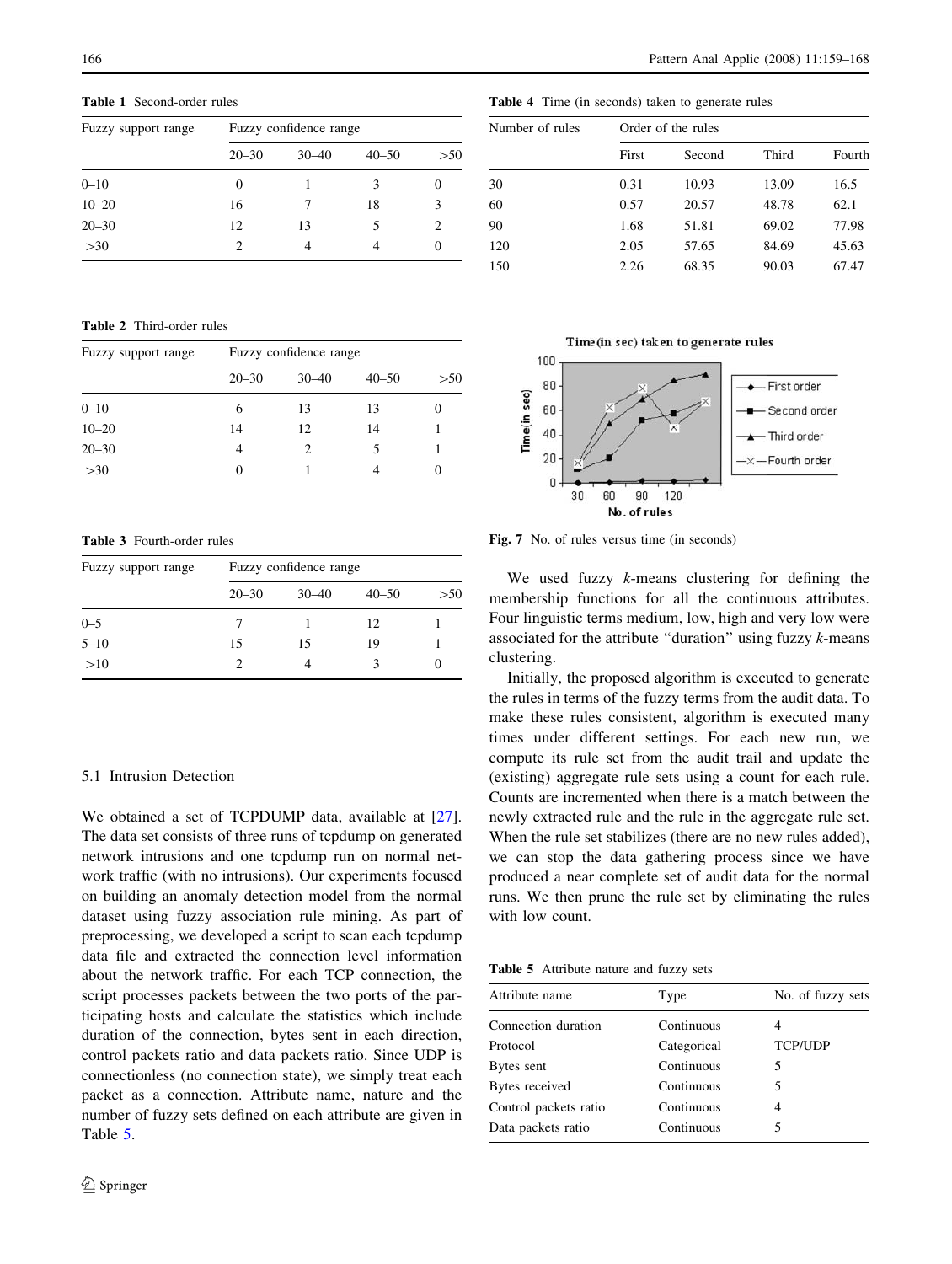<span id="page-8-0"></span>

Fig. 8 Fuzzy sets for ICF

Table 6 Evaluation of datasets

| Data set name       | ICF   | Result       | Membership |
|---------------------|-------|--------------|------------|
| Normal1             | 19.42 | No intrusion | 0.64       |
| Normal <sub>2</sub> | 25.60 | No intrusion | 1.00       |
| Intrusion 1         | 15.77 | Intrusion    | 0.72       |
| Intrusion 2         | 10.63 | Intrusion    | 1.00       |
| Intrusion 3         | 12.23 | Intrusion    | 1.00       |
|                     |       |              |            |



Fig. 9 ICF values of different datasets

In order to detect the intrusions in the network, we defined a new measure called ''Intrusion Chance Factor'' which is given by

$$
ICF = \frac{\sum_{i=1}^{r} \sum_{j=1}^{n} \sum_{k=1}^{m} \deg_{L_{jk}}}{(\text{matched\_records})}
$$
(18)

where  $r$  is the number of records in the new dataset,  $n$  is the number of rules in Aggregate rule set,  $m$  is the order of the rule and matched\_records is the number of matched records. A matched record is one which has at least one nonzero membership attribute in a given rule. We evaluated five new datasets, in which two were normal datasets and the other three were intruded datasets. All the five datasets are initially converted to the connection specific format using earlier mentioned approach. We defined another measure called Average Confidence and Support Product (ACSP), which is given as the product of average support and average confidence of all the rules in the aggregate rule set. We defined two fuzzy sets and two normal sets due to the fuzziness of ICF. Two normal sets define the regions where there is no chance of intrusion and another with full chance of intrusion. Whereas the fuzzy sets define the Intrusion or no intrusion with certain membership value. Based on the dominance, decision has to be made. Fuzzy sets on ICF are clearly shown in Fig. 8.

Fuzzy sets are defined based on the value of ACSP. In this case, we defined two fuzzy sets within a region of distance  $\alpha$  to the either sides of ACSP. In this case, we selected  $\alpha$  as 5. ACSP value for our aggregate data set is approximately 18. The calculated ICF, ACSP and result for all the five datasets are shown in Table 6 and the corresponding graph is shown in Fig. 9.

## 6 Conclusion

In this paper, we proposed a solution approach for extracting fuzzy association rules in terms of linguistic terms. Unlike other methods which define membership functions based on intuition, our approach uses the fuzzy k-means clustering for calculating fuzzy membership functions. We have used adjusted difference for finding the interestingness among the attributes in order to generate the initial rules. The important feature of this approach is that it uses MOGA for extracting the rules. MOGA finds the set of trade off optimal solutions by considering fuzzy support and fuzzy confidence as objectives.

## References

- 1. Agrawal R, Imielinski T, Swami A (1993) Mining association rules between sets of Items in large databases. In: Proceedings of the ACM SIGMOD international conference, Washington, pp 207–216
- 2. Gyenesei A (2000b) A fuzzy approach for mining quantitative association rules. TUCS Technical Report No. 336, pp 1–18
- 3. Ng RT, Han J (1994) Efficient and effective clustering methods for spatial data mining. In: Proceedings of the 20th VLDB conference, pp 144–155
- 4. Srikant R, Agrawal R (1996) Mining quantitative association rules in large relational tables. In: Proceedings of the ACM SIGMOD internationl conference, Canada, pp 1–12
- 5. Gyenesei A (2000a) Mining weighted association rules for fuzzy quantitative items TUCS Technical Report No. 346, pp 1–12
- 6. Yager RR (1996) On linguistic summaries of data, knowledge discovery in database, pp 347–363
- 7. Chan KCC, Au W (1997) Mining fuzzy association rules. In: Proceedings of the sixth international conference on information and knowledge management, pp 209–215
- 8. Au W-H, Chan KCC (2003) Mining fuzzy association rules in a bank-account database. IEEE Trans Fuzzy Syst, 11(2)
- 9. Fonseca CM, Fleming PJ (1993) Genetic algorithms for multiobjective optimization: formulataion, discussion and